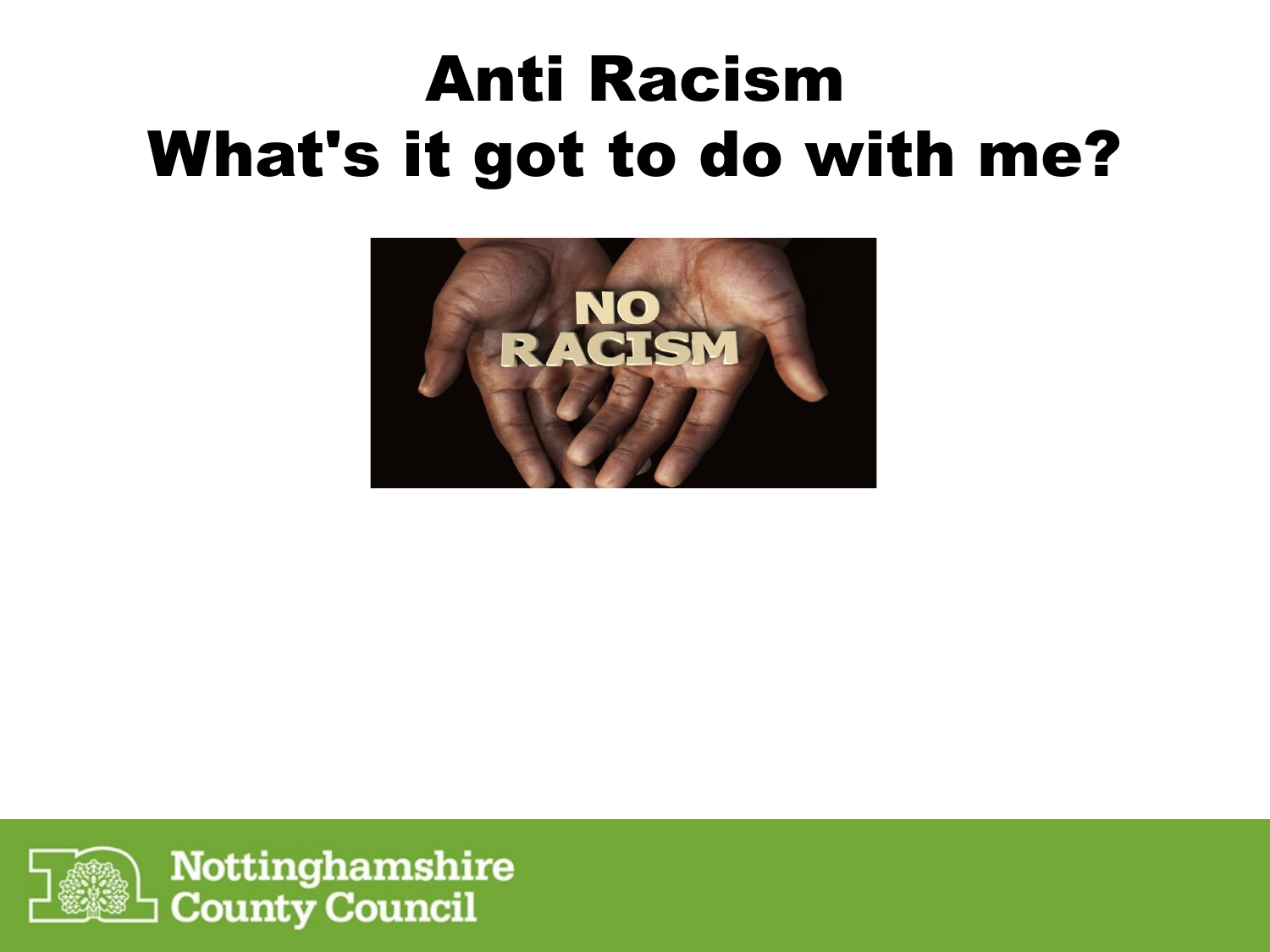### About Me

- Qualified Social worker and Community Activist for over 34 years
- Senior Lecturer UK and Jamaica in Social Work
- Best Interest Assessor
- Practitioner in Learning and Development
- Practice Educator/and Practice Assessor for Social Work

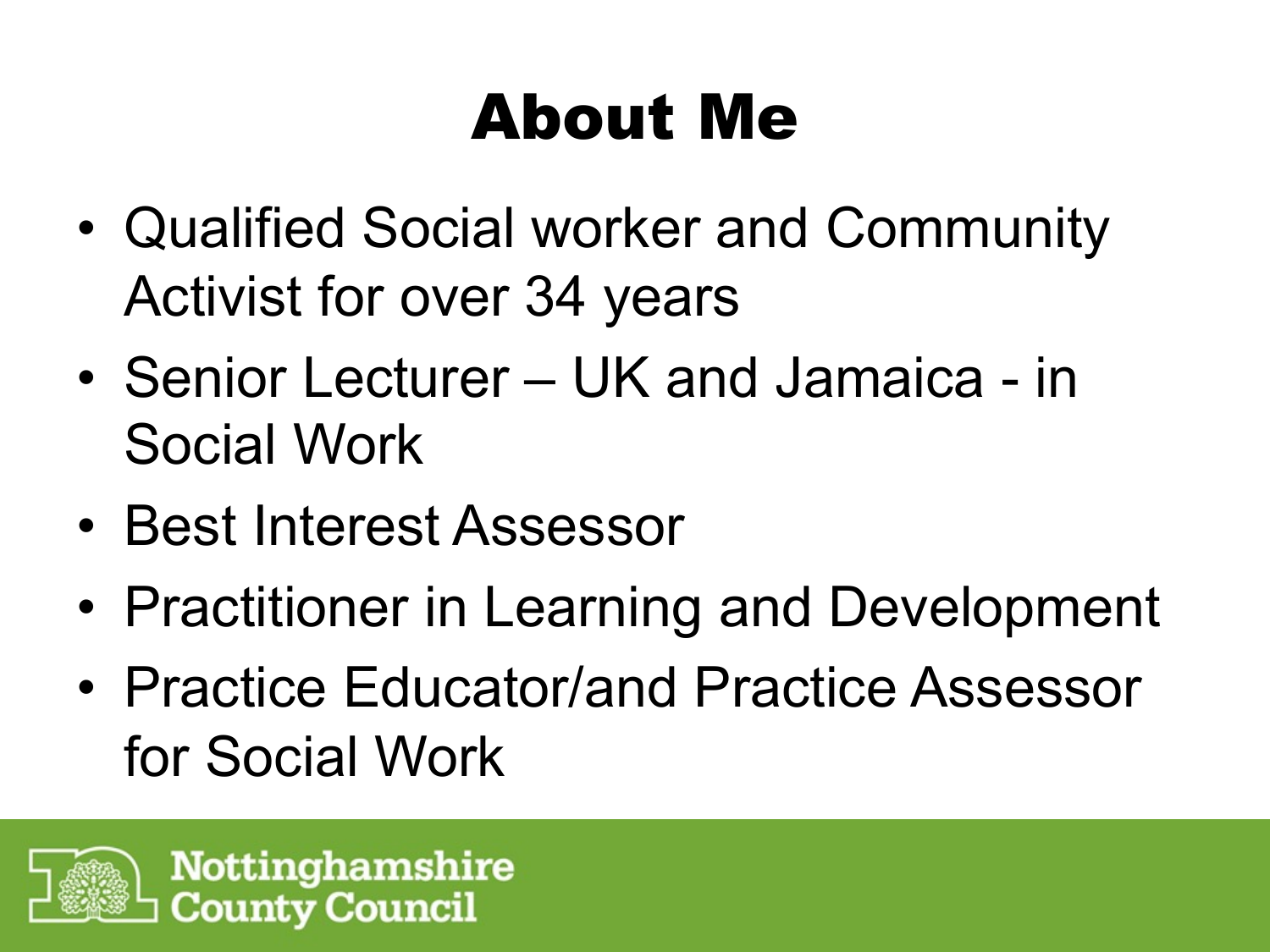## Big Issues

Social media issues.. football's response to racism

- Colonialism across the British empire Britain's war responses
- Post war responses to migration History education mistaught

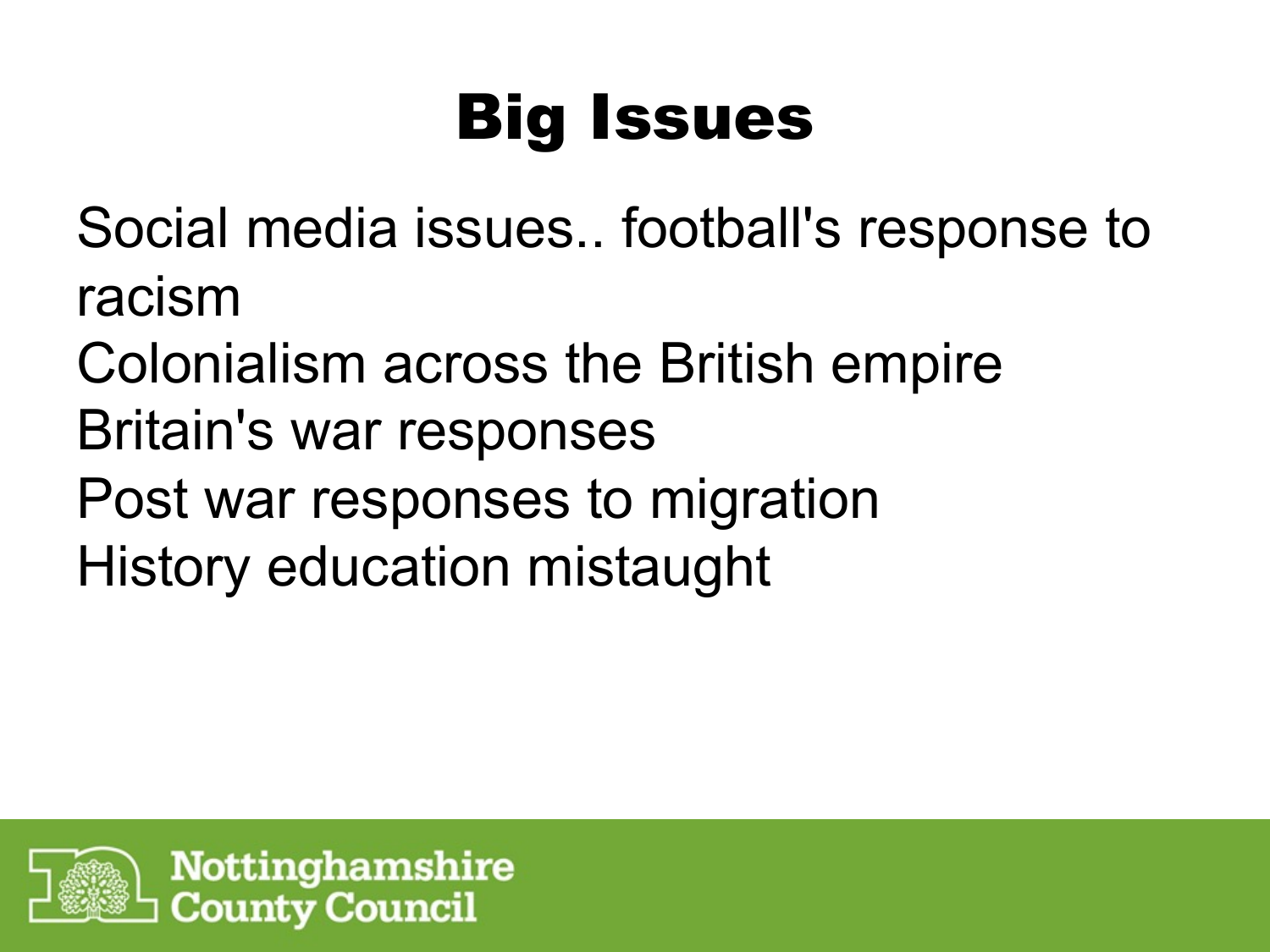# Big Issues

• Local authority responses to racism and discrimination... Nottinghamshire How do we serve the public Who is an anti racist ally.. Why become an ally Impact ..personal,professional responsibilities to service delivery

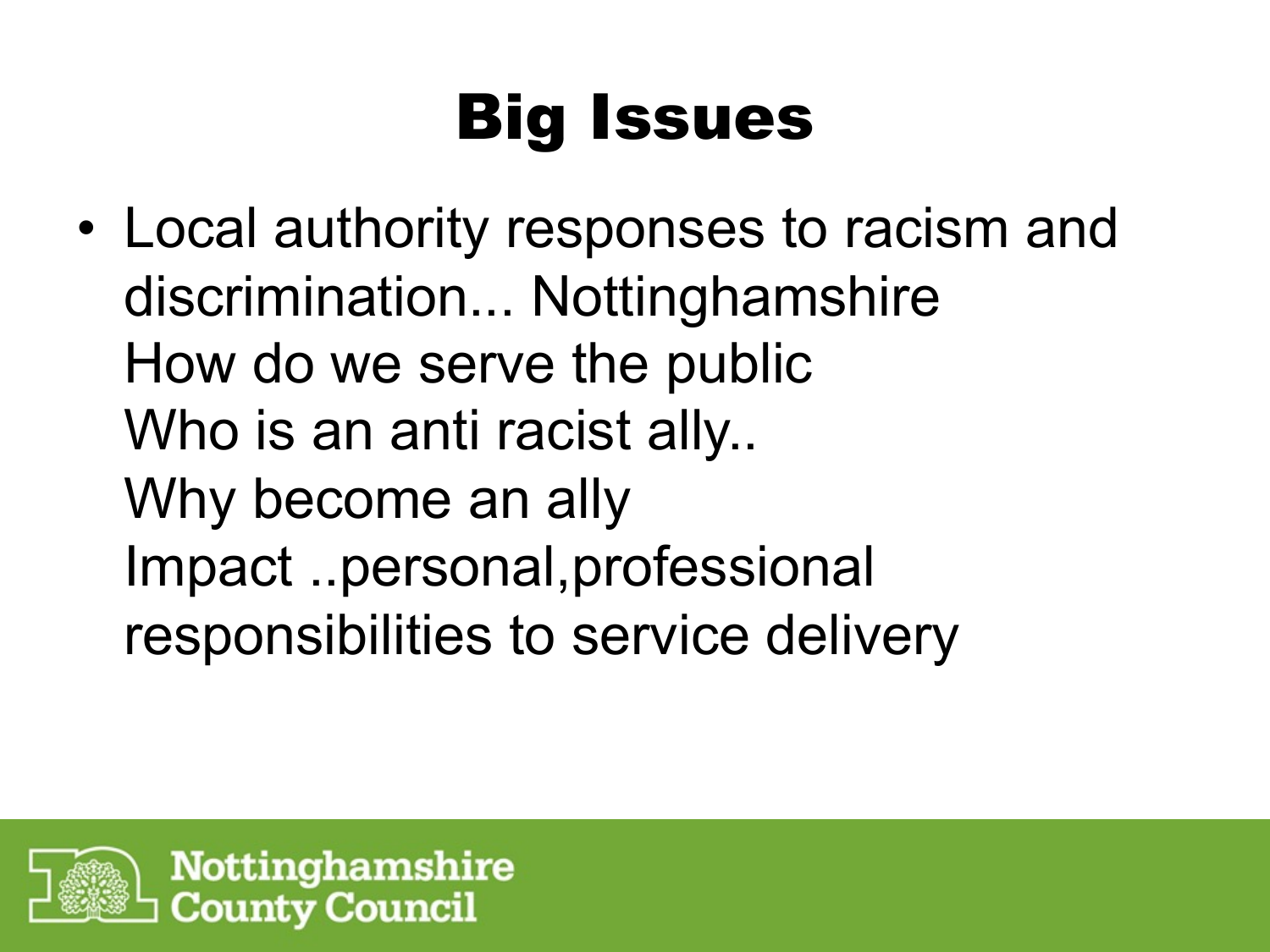### What is Racism?

• The belief that different races possess distinct characteristics – physical appearance, abilities or qualities which distinguish them as inferior or superior to one another



Presentation title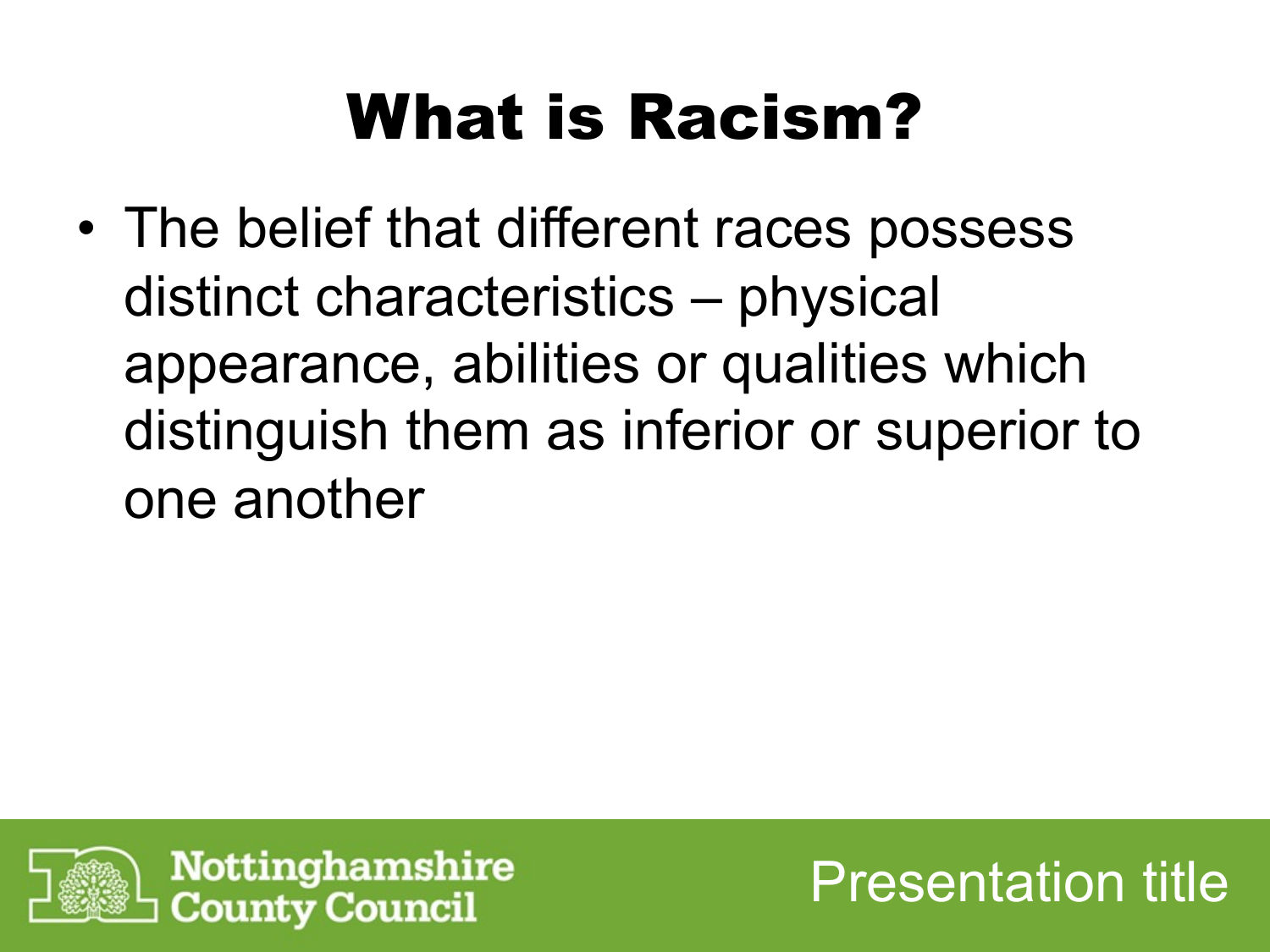## What is Anti Racism

- Anti-racism is a belief that all races and ethnic groups are equal and deserving of the same opportunities
- Anti-racism is the active dismantling of systems, privileges, and every day practices that reinforce and normalize white dominance.
- Involves a retelling of history

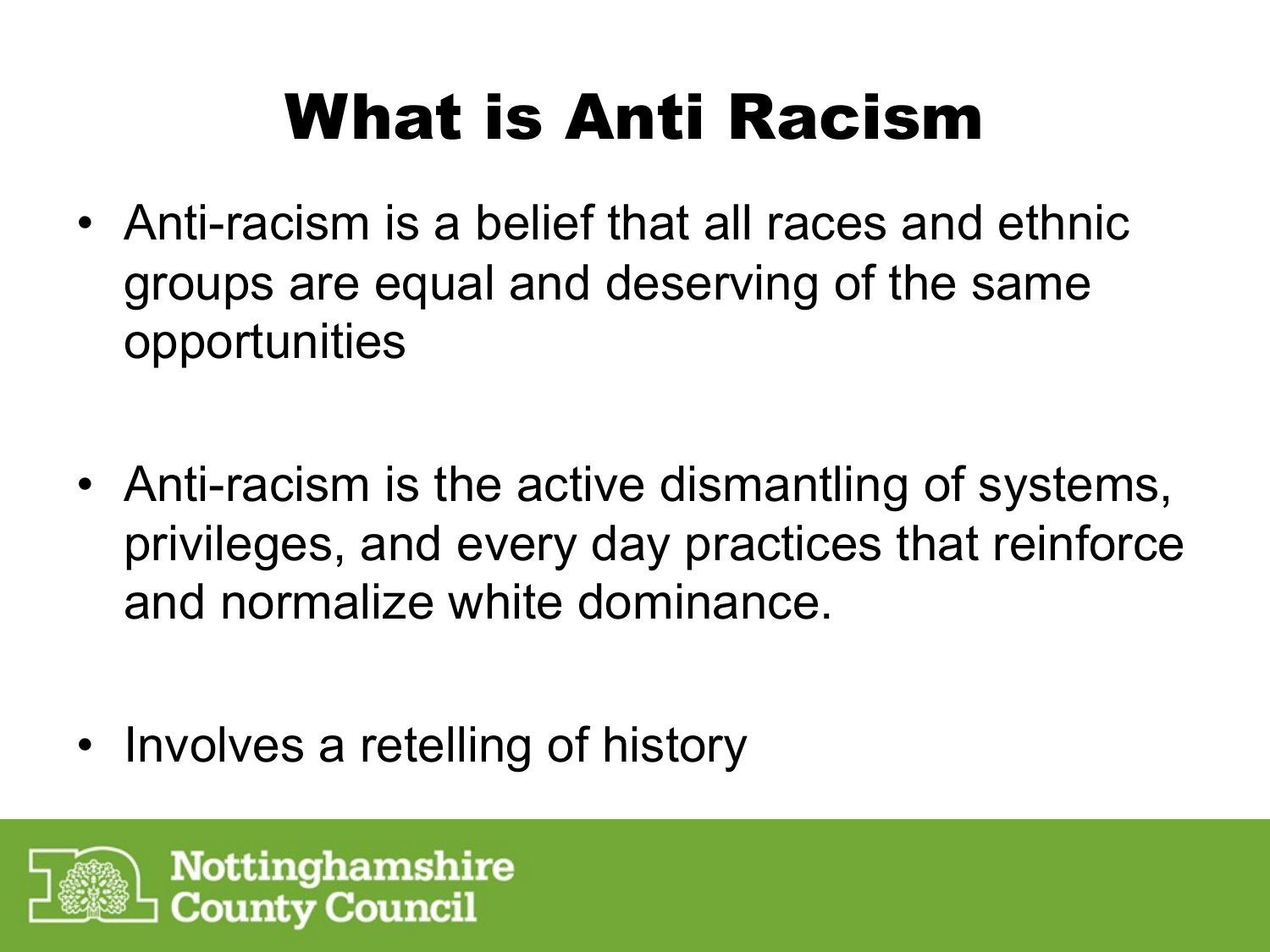### Unconscious Bias

- The unconscious mind influences decisions that can significantly impact on the workplace, lives and opportunities of others
- 
- 
- Horns Effect

• Affinity Bias **Confirmation Bias** • Halo Effect Conformity Bias

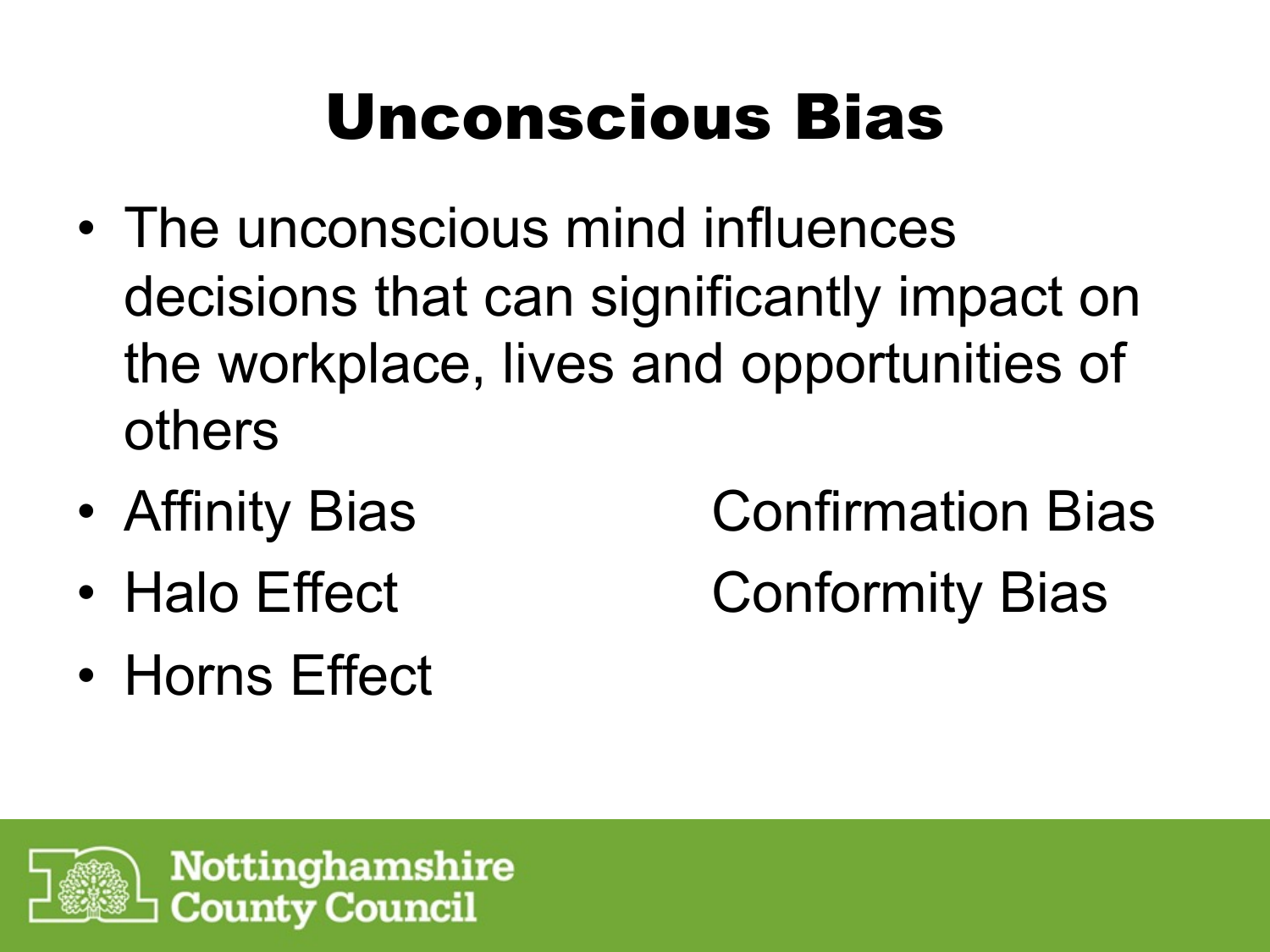### Why Is Anti Racism Important-Social Work

- **Professional standards for Occupational Therapists (Royal College of Occupational Therapists):**
- 3.3 Diversity, equality and sensitivity-
- 3.2.1.1 You always recognise a person's human rights and act in their best interests, without discrimination of any kind
- 3.3.1.1 You offer equal access to the service and fulfil your role without bias or prejudice
- 3.3.1.2 You treat all people, irrespective of their needs, with dignity and respect as equal members of society, entitled to enjoy the same choices, rights, privileges and access to services.
- 3.3.1.3 You recognise that each person has their own philosophy of life, and the potential significance of personal, spiritual, religious and cultural beliefs

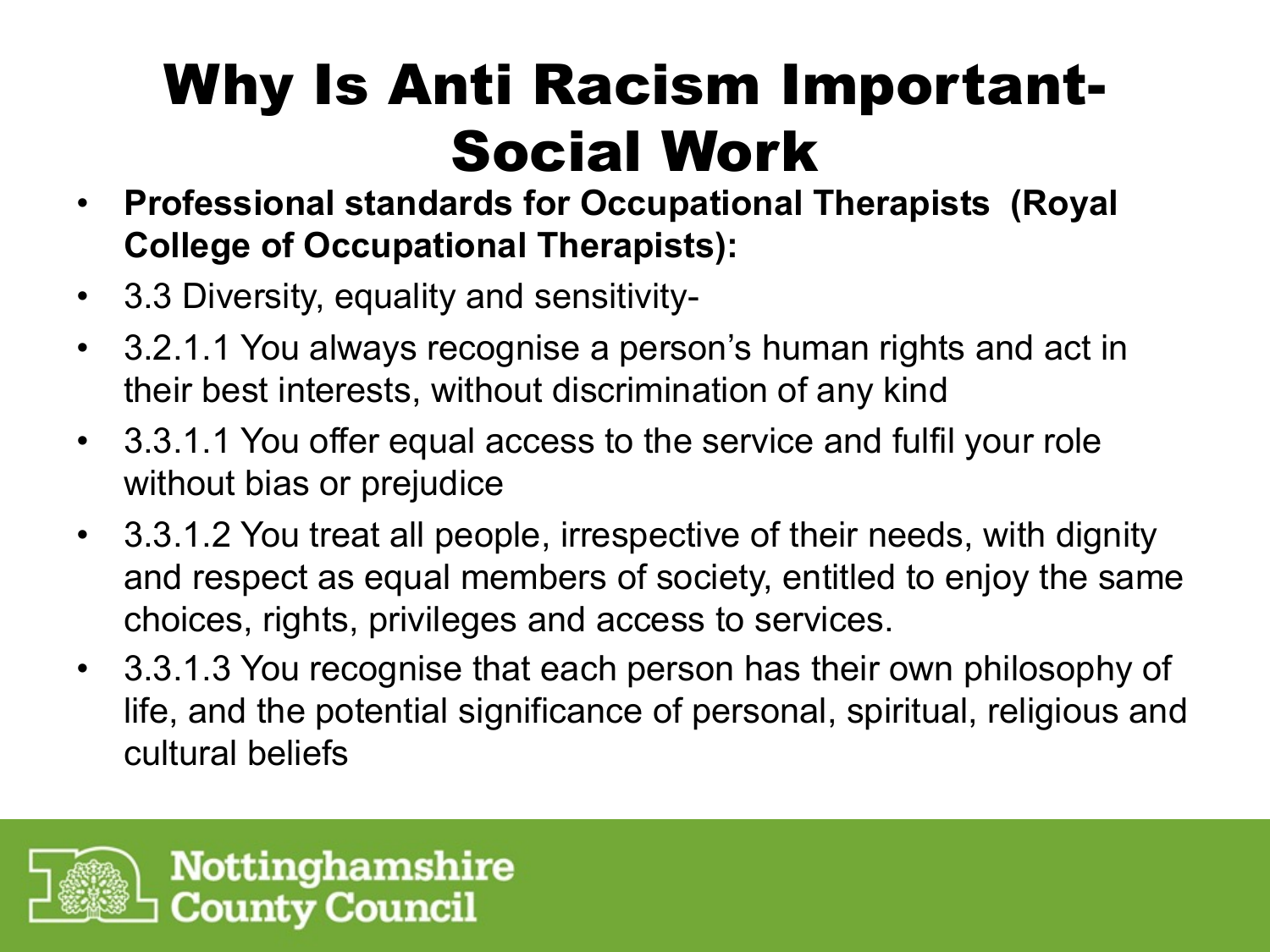#### **Royal College of Occupational Standards: Diversity, Equality, Sensitivity**

3.3.1.3 You reflect on and are sensitive to how diversity affects people's needs and choices, incorporating this into any service planning, individual assessment and/or intervention where possible. 3.3.1.4 You recognise that each person has their own philosophy of life, and the potenti

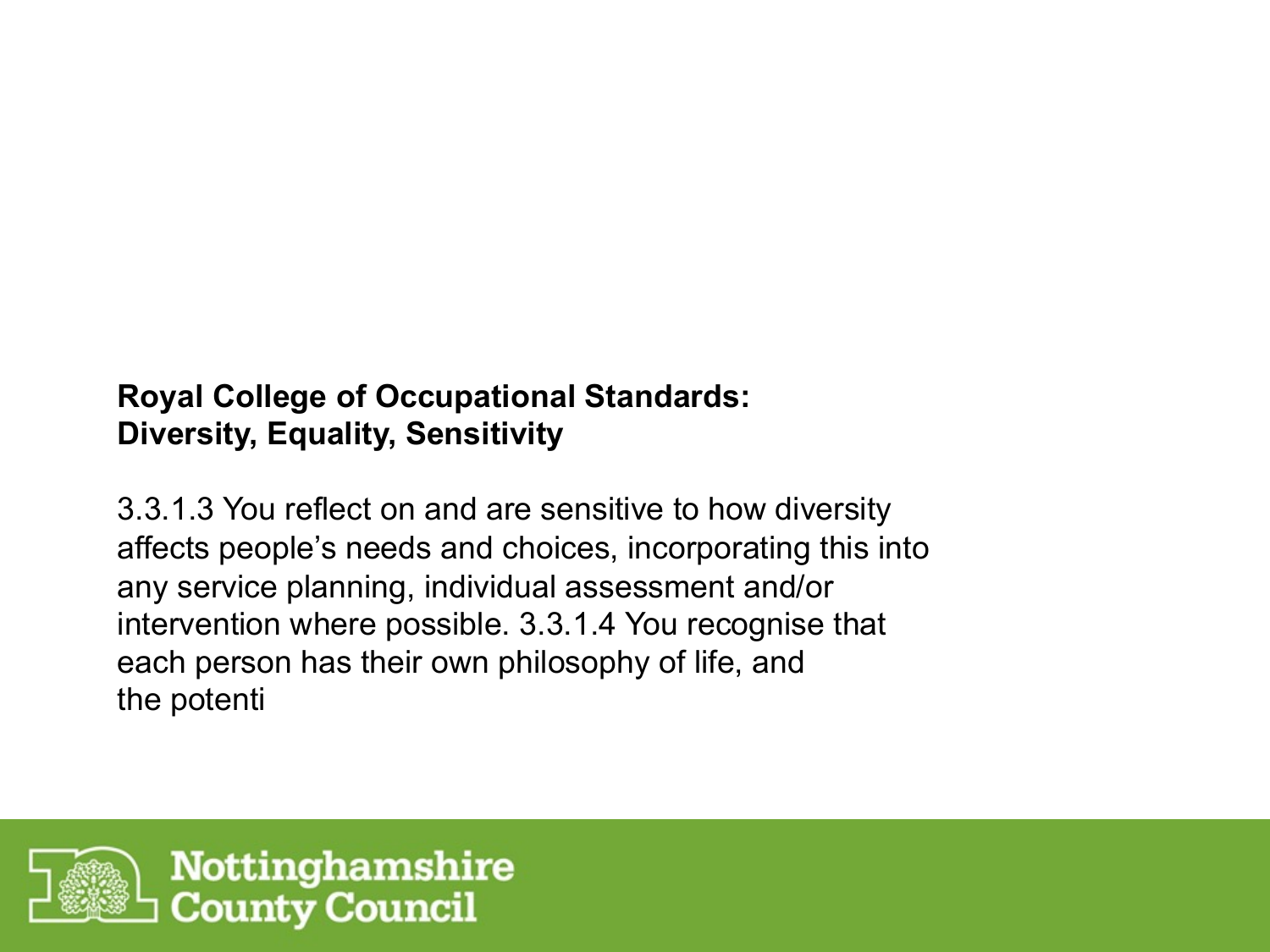#### **Social Work England Professional Standards**

- Recognise differences across diverse communities and challenge the impact of disadvantages and discrimination on people their families and communities
- Promote social justice, helping to confront and resolve issues of inequality and inclusion
- Not to abuse, neglect. Discriminate, exploit or harm anyone or condone this
- Report allegations of harm and challenge and report exploitation and dangerous, abusive or discriminatory behaviour or practice.

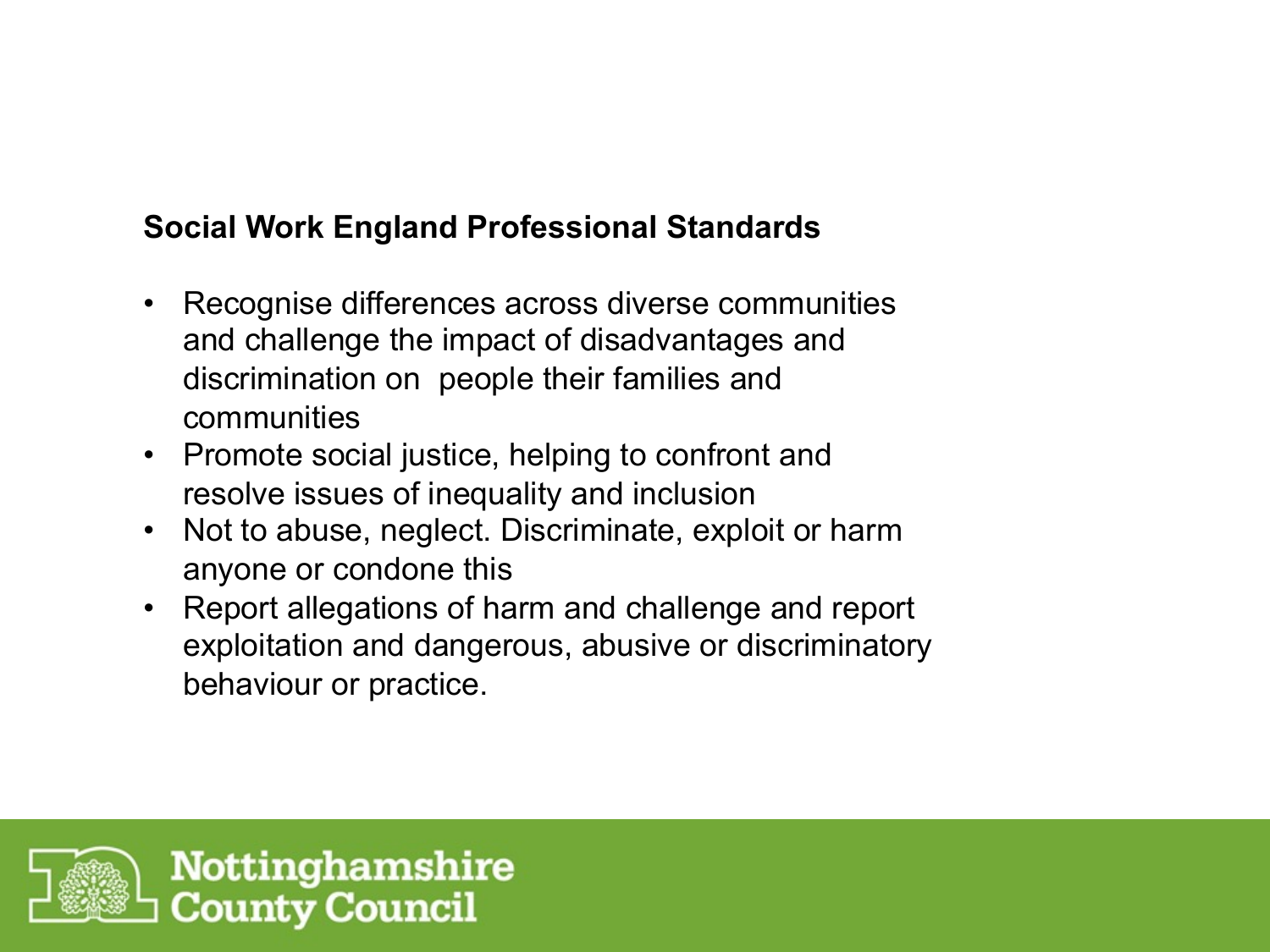### Mental Health

- Being subjected to micro aggressions, unfair scrutiny, isolation and ridicule
- Being made to feel not part of a team
- Being spoken over or having your contributions ignored
- Excelling in your role but not promoted
- Being made to feel less than

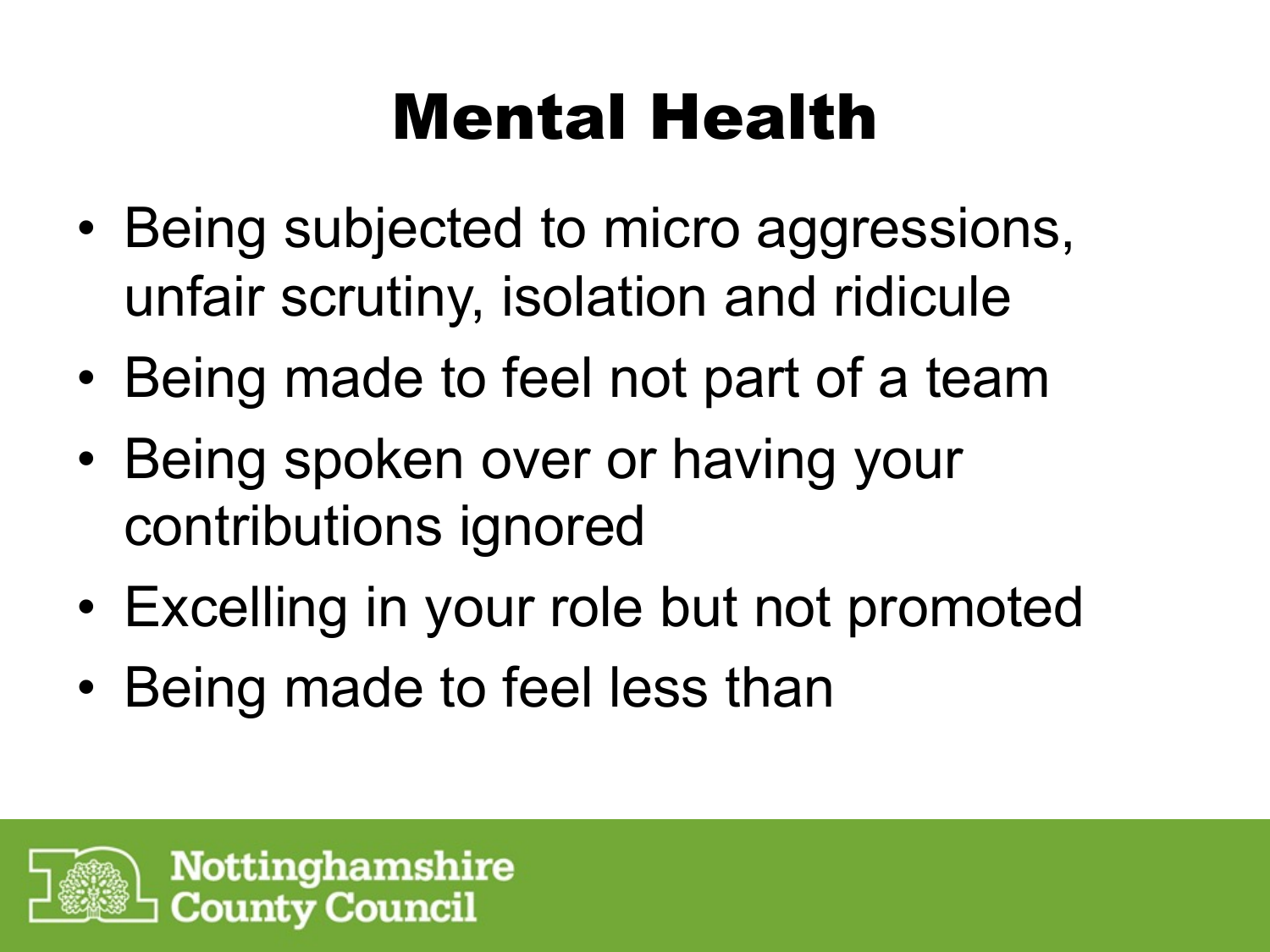### Anti-Racism Pledge

- Listen with an open mind and learn about issues that affect Black colleagues
- Educate ourselves on the experiences of black people in the workplace and in society at large
- Learn about Black history and the lived experiences of Black people
- Confront our own biases and prejudices, even when it is not comfortable

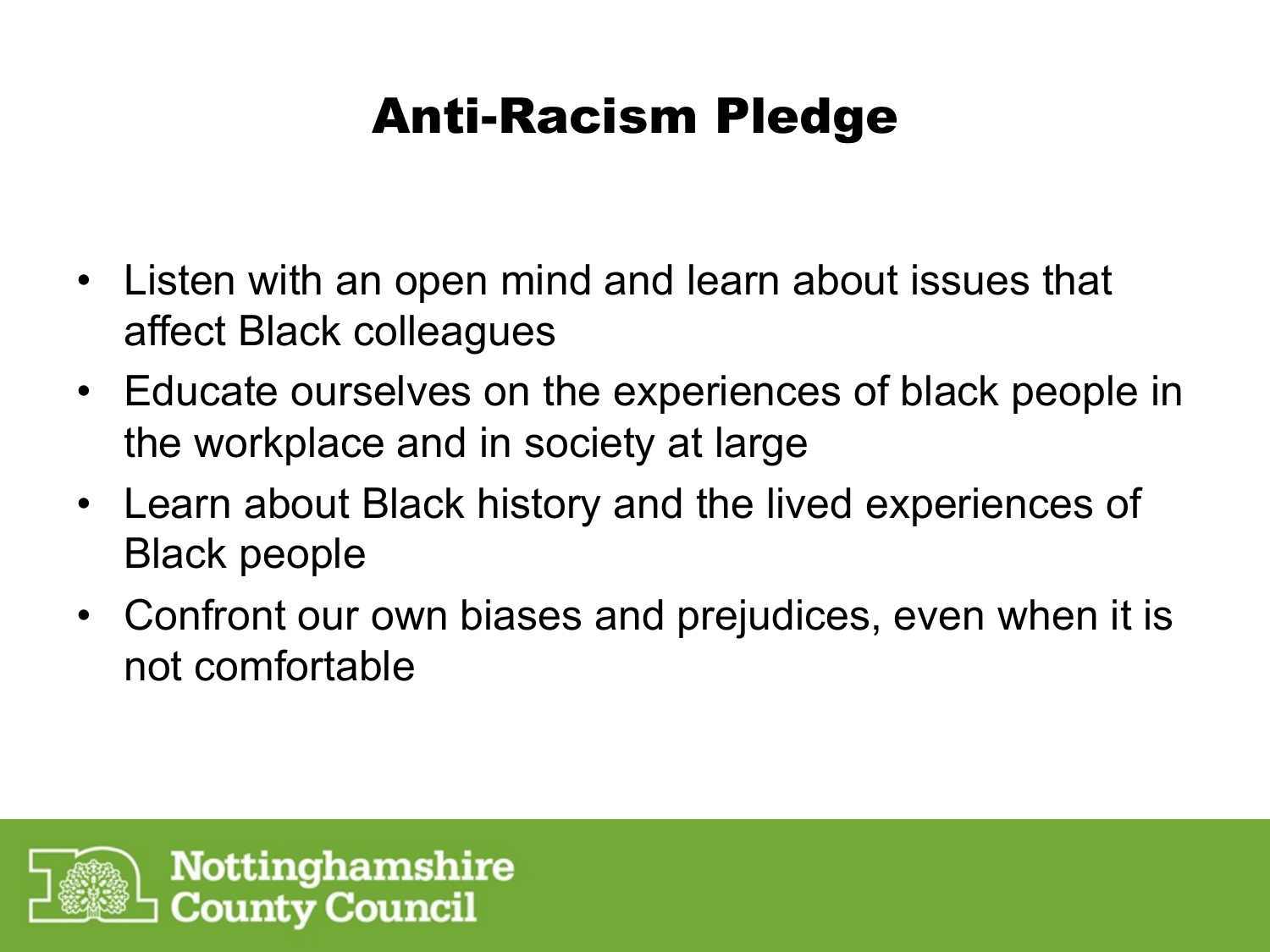### Anti-Racism Pledge

- Work together to eradicate harassment and discrimination from our workplaces
- Speak out against statements or banter that diminish Black people and let people know why you find this offensive
- Raise awareness of Black issues for discussion and speak out about processes that may inadvertently discriminate against Black colleagues or customers
- Be visible in your support to Black colleagues by wearing an 'Anti-Racism Ally' badge and using the 'I'm an Antiracist Ally' strapline in their email signature block

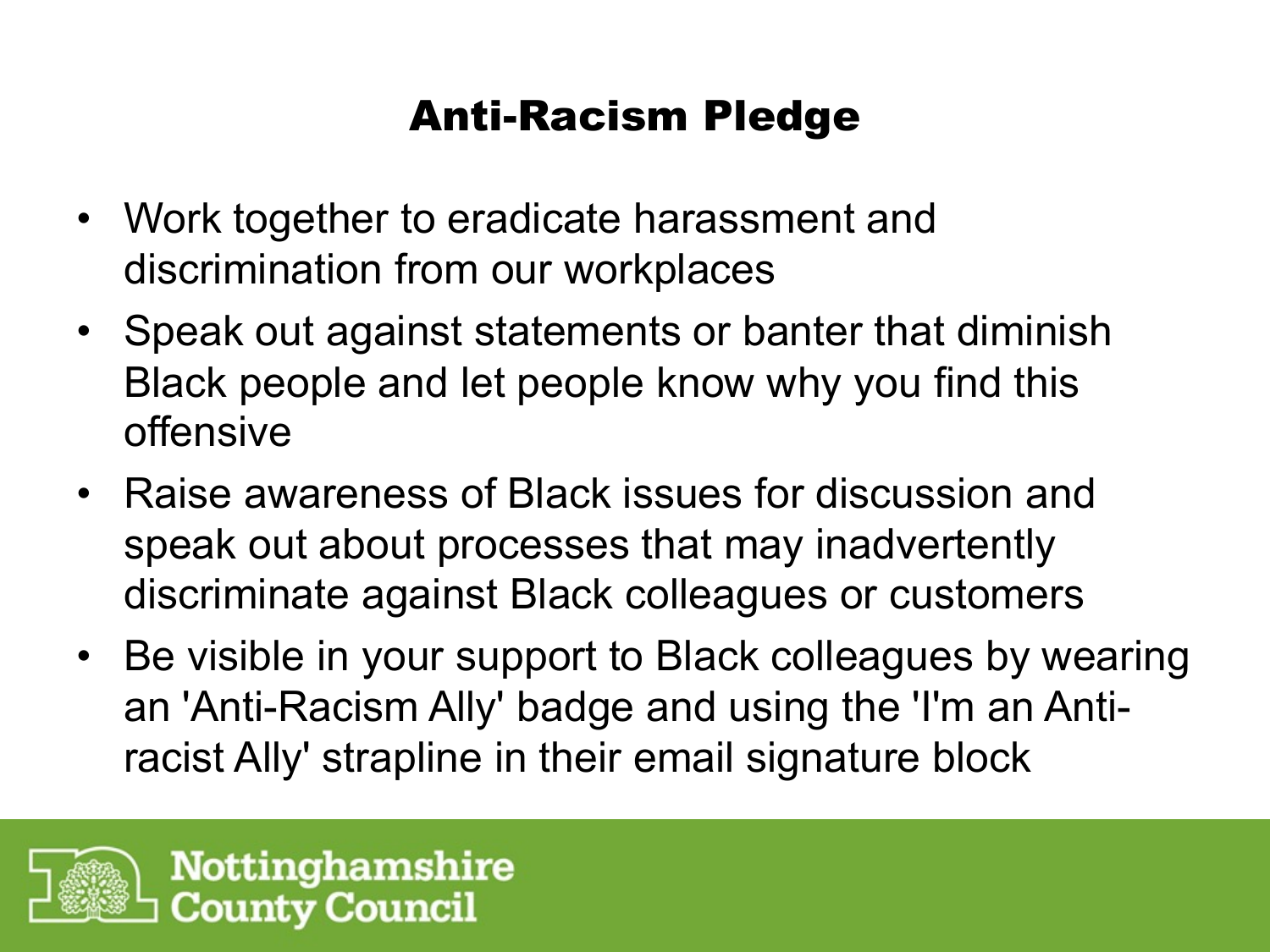### The Anti Racism Pledge- Corporate Leadership Response

- Joining us on our journey of learning: Educating ourselves on the experiences of black people in the workplace and in society at large.
- Starting the conversation: Being vulnerable with our people. Admitting we have not done enough and that the work is just beginning.
- Elevating Black voices: People know discrimination and racism are a lived, everyday reality now – but do they know what forms it takes every day in the workplace? We must start these conversations. We will also do more to celebrate black leaders and talent in our organisation and the wider business community.

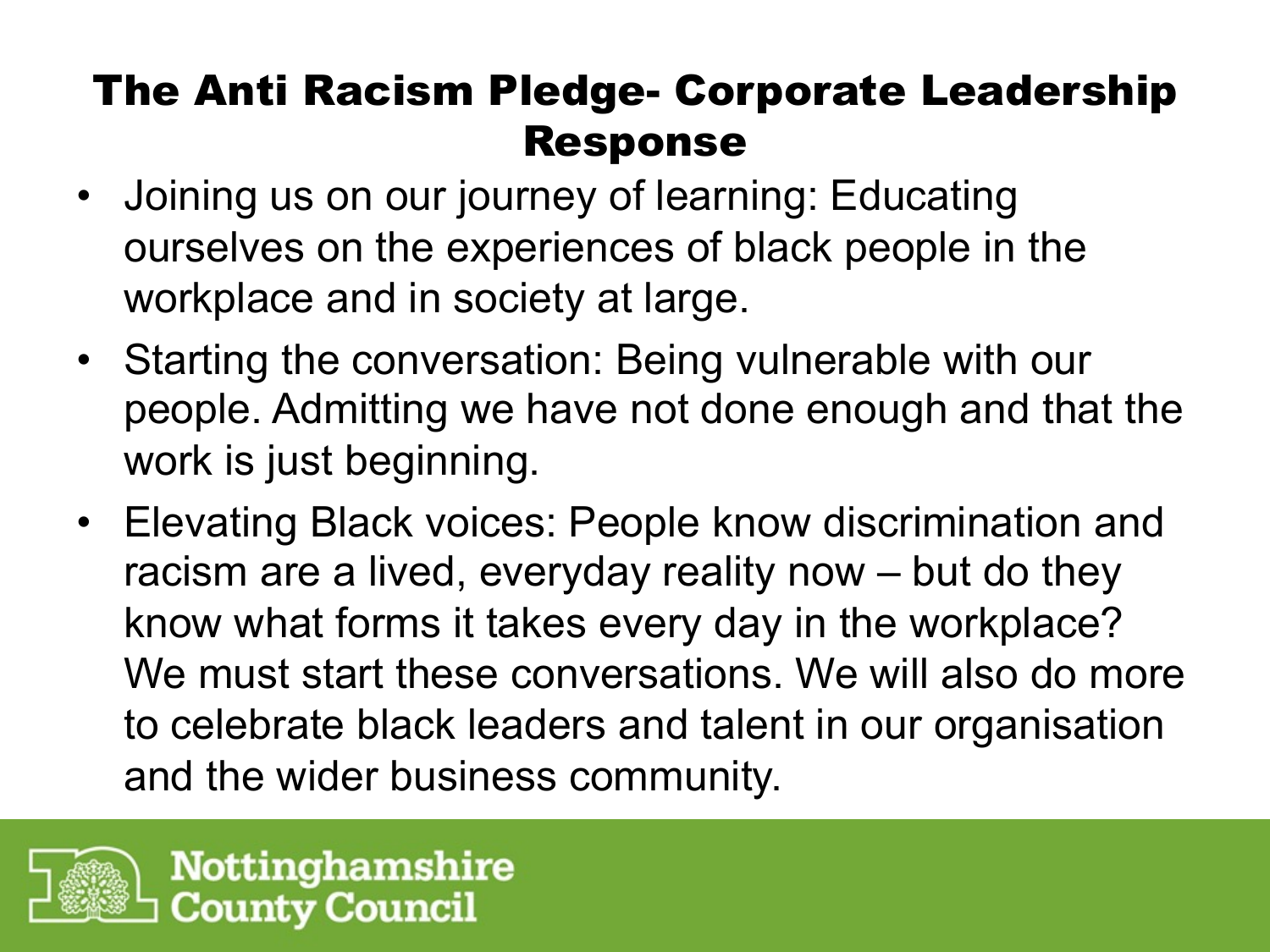### Anti Racism Pledge

- Be approachable and maintain confidentiality where appropriate if asked to
- Seek advice from Equality Officer, Black Workers Network and/or HR where appropriate with regards equality legislation or employment policies and procedures including employee disputes or advice on bullying and harassment.
- The signing of the Pledge can be done on a team and /or individual basis;

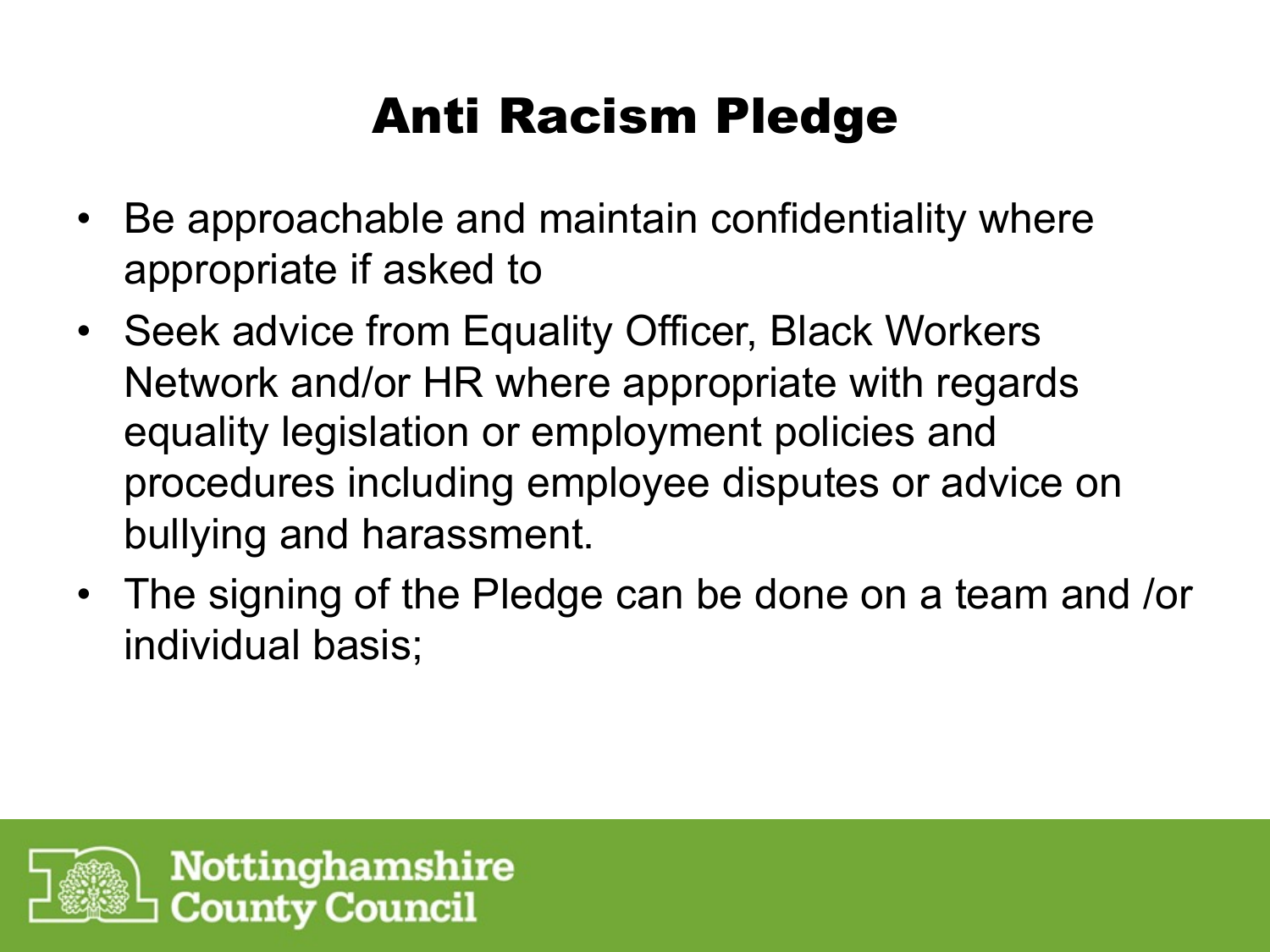# What is Allyship?

- …the practice of emphasizing social justice, inclusion and human rights by members of an 'in group' to advance the interests of an oppressed or marginalized 'out group'
- Allies who actively promote equal and fair treatment of people who are different from themselves can become some of the most powerful voices for the under-represented

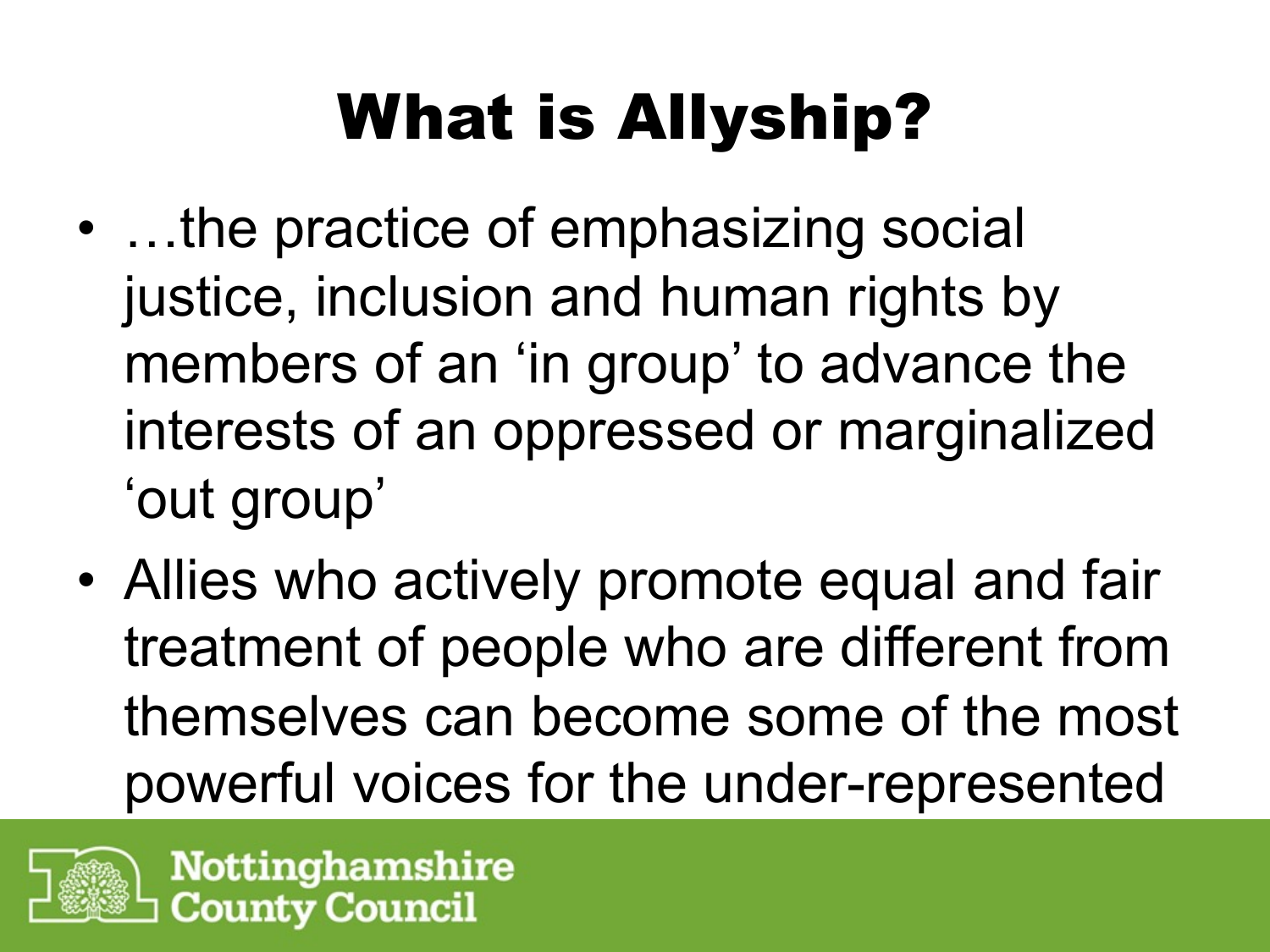# Allyship

- Anti-racist allyship is vital in combatting racism in all its forms to actively support colleagues from marginalised and minority groups
- Change behaviour to change thinking from inaction to action